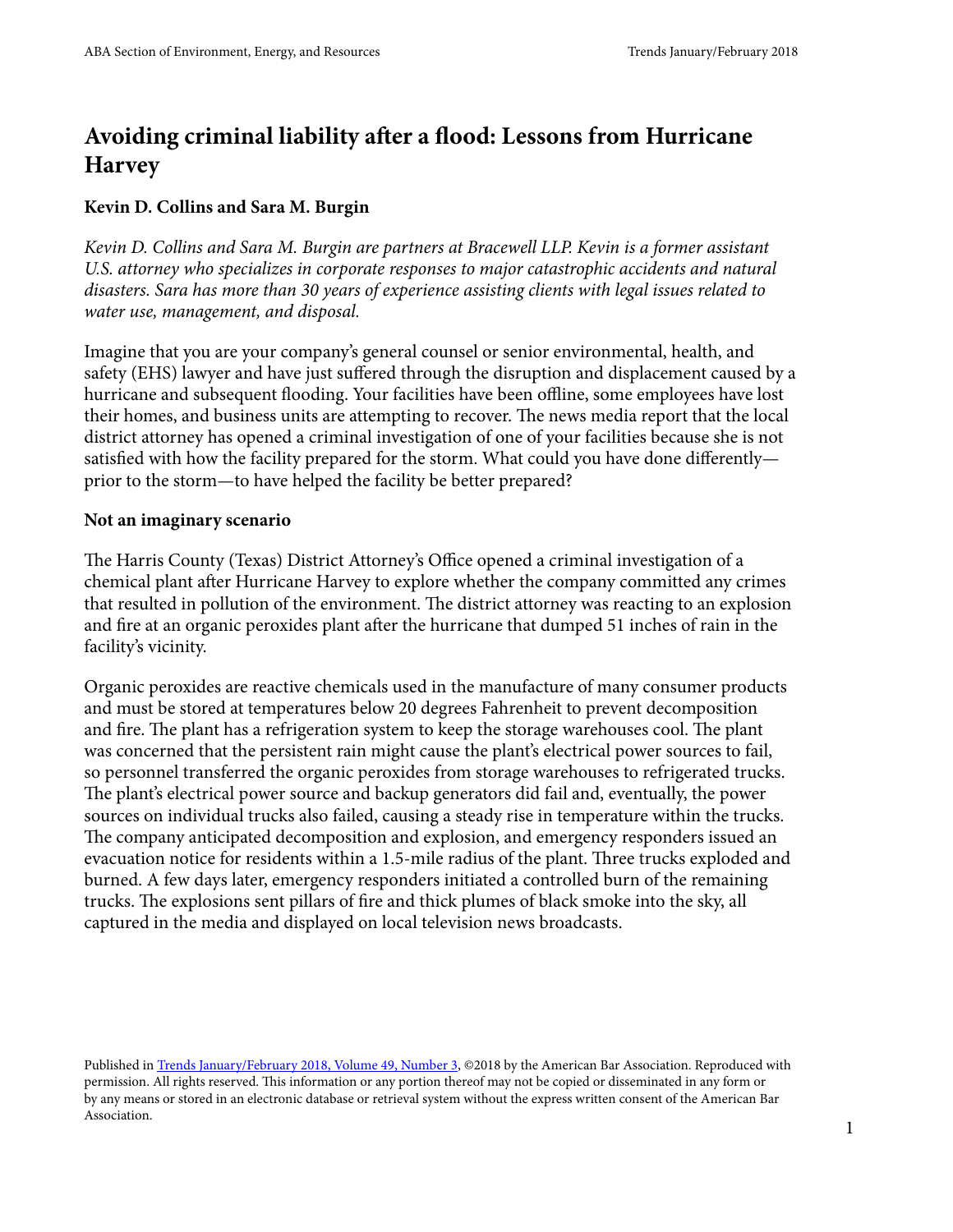## **What can you do to better prepare?**

As general counsel or senior EHS lawyer, one of your jobs is to help identify and mitigate risks. Experience matters—and the key is to avoid a "failure of imagination." To be better prepared, you must consider:

- overall magnitude of the rain event
- impact of rain on specific elevation areas of plant
- hazards created
- placement of electrical power
- loss of electrical power—both primary and backup
- need to transfer chemicals in advance

Fortunately, there are hazard-assessment tools that you can use to identify and mitigate risks that stem from flooding.

### **But first—some definitions**

We often read or hear phrases such as "*100-year floodplain*" or "*500-year rainfall*." But what do these phrases really mean? The answers, based upon statistics developed through the Federal Emergency Management Agency's (FEMA) National Flood Insurance Program, may surprise you. A *100-year floodplain* is "an area of land that has a 1% chance of being inundated by flood waters from a bayou, stream, or creek in a given year." Where does the water come from? Rainfall. Statistically, there is a 26 percent chance that a "*100-year rainfall*" will occur during any given 30-year time-period. In other words, there is about a 1-in-4 chance that you will see a flood before you pay off your mortgage.

What is a "**100-year rainfall**"? The threshold is different based upon where you live. According to the Harris County Flood Control District, the *100-year rainfall* level is 13 inches in 24 hours. The definitions for *500-year rainfall* and *500-year floodplain* in Harris County are similar. Statistically, within any 30-year time-period, there is a 6 percent chance that you will be flooded by 19 inches of rainfall in 24 hours.

Remarkably, parts of Harris County have had three *500-year rainfall* events in the last three years:

the October 2015 Halloween flood;

Published in [Trends January/February 2018, Volume 49, Number 3](https://www.americanbar.org/groups/environment_energy_resources/publications/trends/2017-2018/january-february-2018.html), ©2018 by the American Bar Association. Reproduced with permission. All rights reserved. This information or any portion thereof may not be copied or disseminated in any form or by any means or stored in an electronic database or retrieval system without the express written consent of the American Bar Association.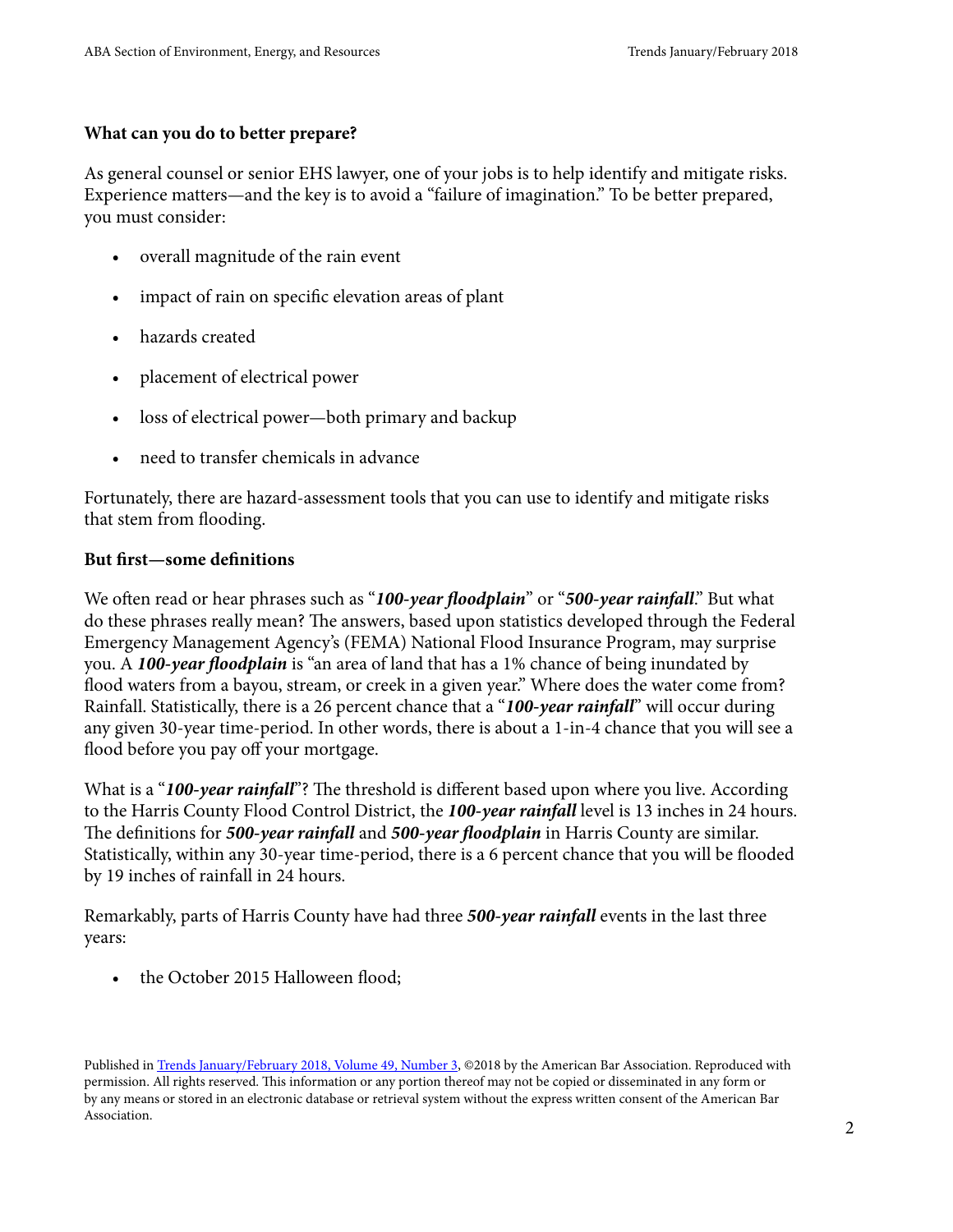- the April 2016 Tax Day flood; and
- the flood after Hurricane Harvey in 2017.

Clearly, the definition of *500-year rainfall* in Harris County must change. Noting that kind of change in a facility's disaster-planning practices is one way that you can be better prepared.

## **The Flood HAZOP**

With respect to flooding, the best advice you can give is to recommend a Flood HAZOP for each facility. HAZOP, which stands for "hazard and operability analysis," is one of many hazard identification and risk-analysis tools and addresses risk:

- What can go wrong? (hazard);
- How bad can it get? (consequence); and
- How often might it happen? (likelihood)

Your facility is likely performing HAZOPs in other areas—especially process areas—but is unlikely to have developed a flood-specific HAZOP. This activity likely best fits under facility siting review. Depending on your facility, you are already looking at blast analyses, overpressure contours, and building placements. Adding a formal risk assessment based on catastrophic flooding makes sense, too.

#### **Some basics**

Consider engaging a civil engineer with experience in floodplain analysis to assist your company in this Flood HAZOP development process. They have the expertise necessary to evaluate technical flood maps, review elevations, and consider drainage issues. The HAZOP team should develop an objective approach that can be easily replicated and should include review of floodplain maps including FEMA's Base Flood Elevation and more detailed maps from FEMA's Flood Insurance Study. The team should also consider if flood risks threaten existing operations, if those operational units can be hardened against those risks, and if backup equipment should be moved to higher elevations within the facility.

Facilities should also add a flood plan to their site accident or emergency action plans. The flood plan should include:

- impacts from flood water inundating the plant;
- impacts from loss of utilities in the short- and long-term;

Published in [Trends January/February 2018, Volume 49, Number 3](https://www.americanbar.org/groups/environment_energy_resources/publications/trends/2017-2018/january-february-2018.html), ©2018 by the American Bar Association. Reproduced with permission. All rights reserved. This information or any portion thereof may not be copied or disseminated in any form or by any means or stored in an electronic database or retrieval system without the express written consent of the American Bar Association.